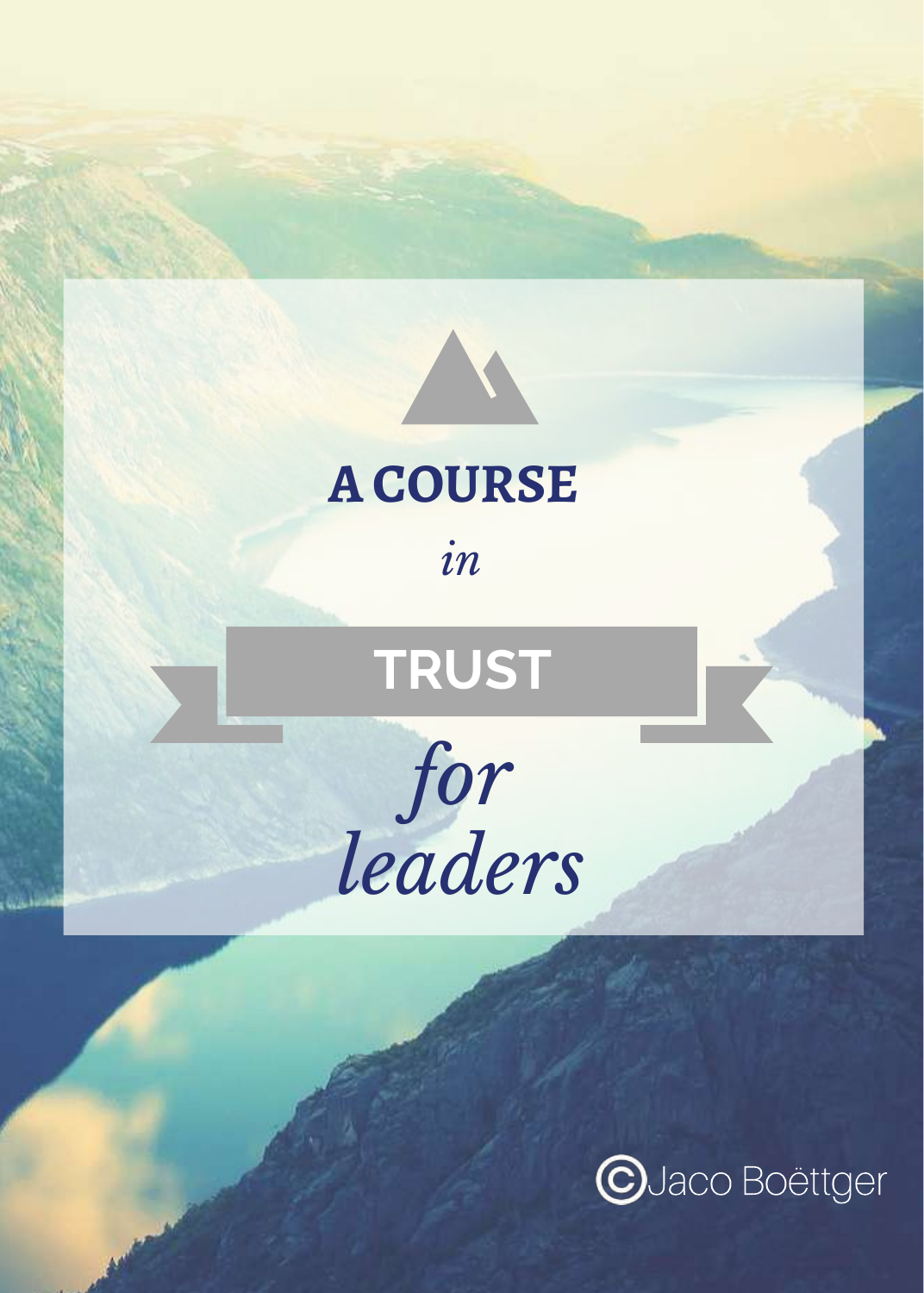### **BACKGROUND**

Neurologists have discovered and confirmed that Social Rejection and physical pain activate the same region in the brain. People that do not feel acknowledged and validated, will actually experience physical pain.

> After almost 3 decades of working with Multinational Organisations, I am 100% convinced that the single biggest problem in most Organisations is that TRUST has been broken.

#### WE NOW KNOW THAT TRUST IS A BASIC NEUROLOGICAL NEED.

Without trust there cannot be any possibility of individual or collective well-being. Without a sense of well-being and belonging, there can be no high level Alignment, Attunement, Enthusiasm, Creativity or Agility. Without trust the Organisation has no soul and no FUTURE.

It is my contention that leaders are primarily responsible for creating and maintaining trust in organisations.

JACO BOETTGER 2017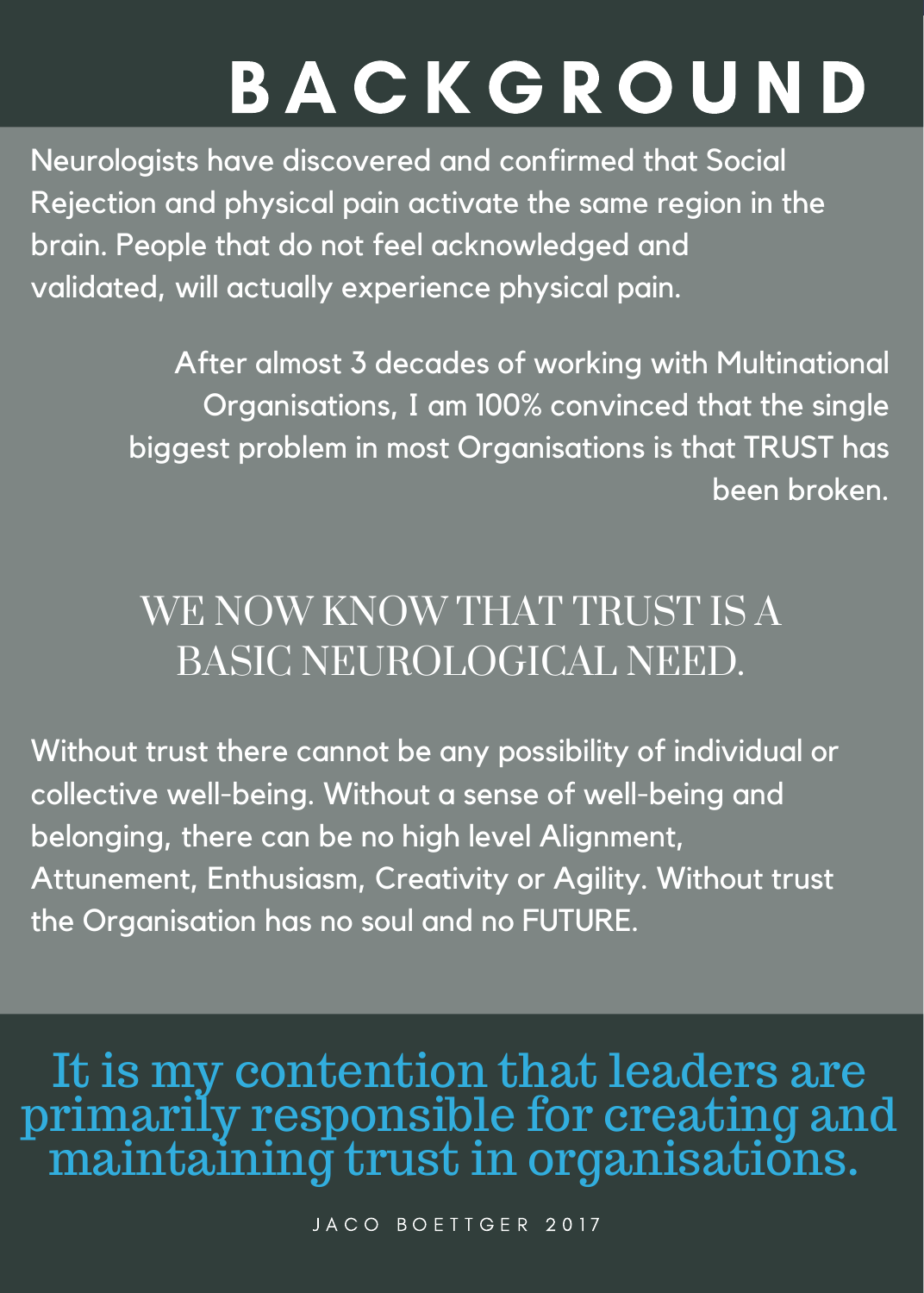# T H E I N T E R V E N T I O N

My experience in working with organisations suggests that leaders have forgotten the importance of trust as the glue that holds together all human relationships.

Creating and maintaining a culture of trust that enables an enthusiastic creative involvement, is the core function of any leader.

The course in trust for leaders was created to help re-sensitise and equip leaders to take up their role as custodians of trust in Organisations.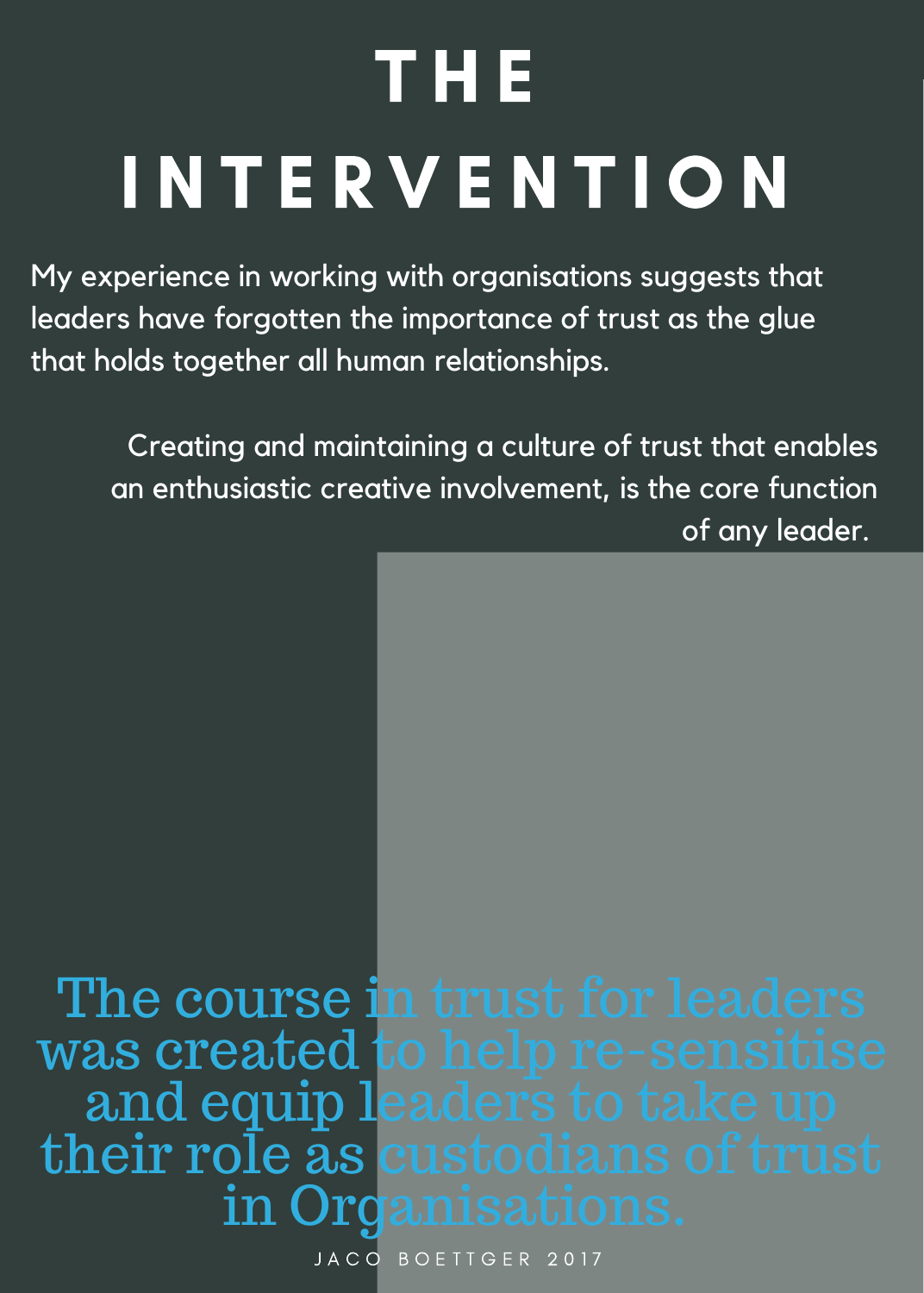## **COURSE CONTENT**

#### MODULE 1

WHY A COURSE IN TRUST?

- The Trust Deficit
- Global Context
- Impact on People and Productivity

#### MODULE 2

TOWARDS A NEW AND HOLISTIC UNDERSTANDING OF TRUST

- Defining Trust
- The Neurological link
- What destroys trust
- Trust and Innovation/Creativity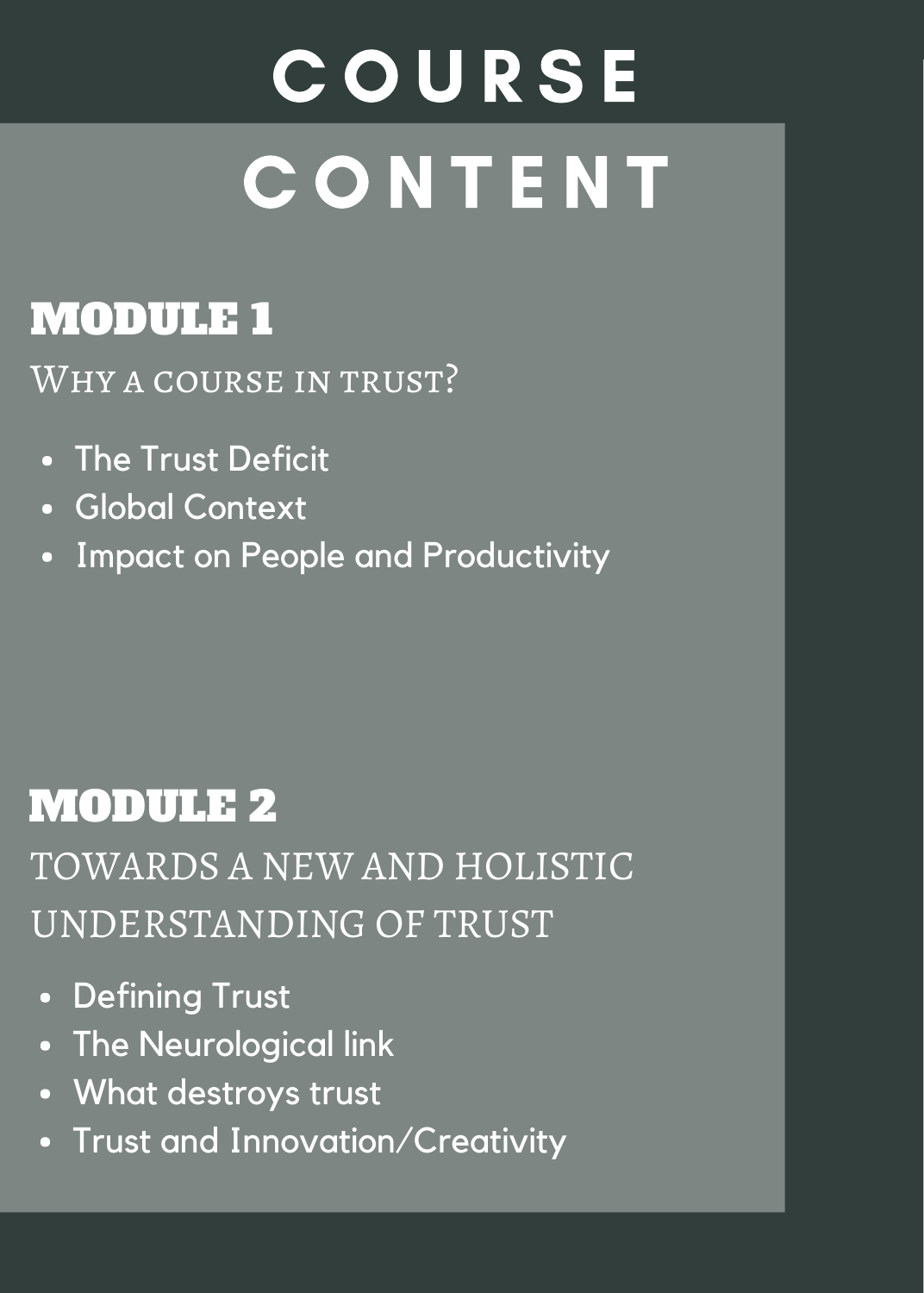### **COURSE CONTENT**

#### BUILDING TRUST MODULE 3

- Awareness (Individual AND Collective)
- Trust Toolkit for leaders

#### MODULE 4

PRACTICAL WORKSHOP

- Excercise
- My Trust Map